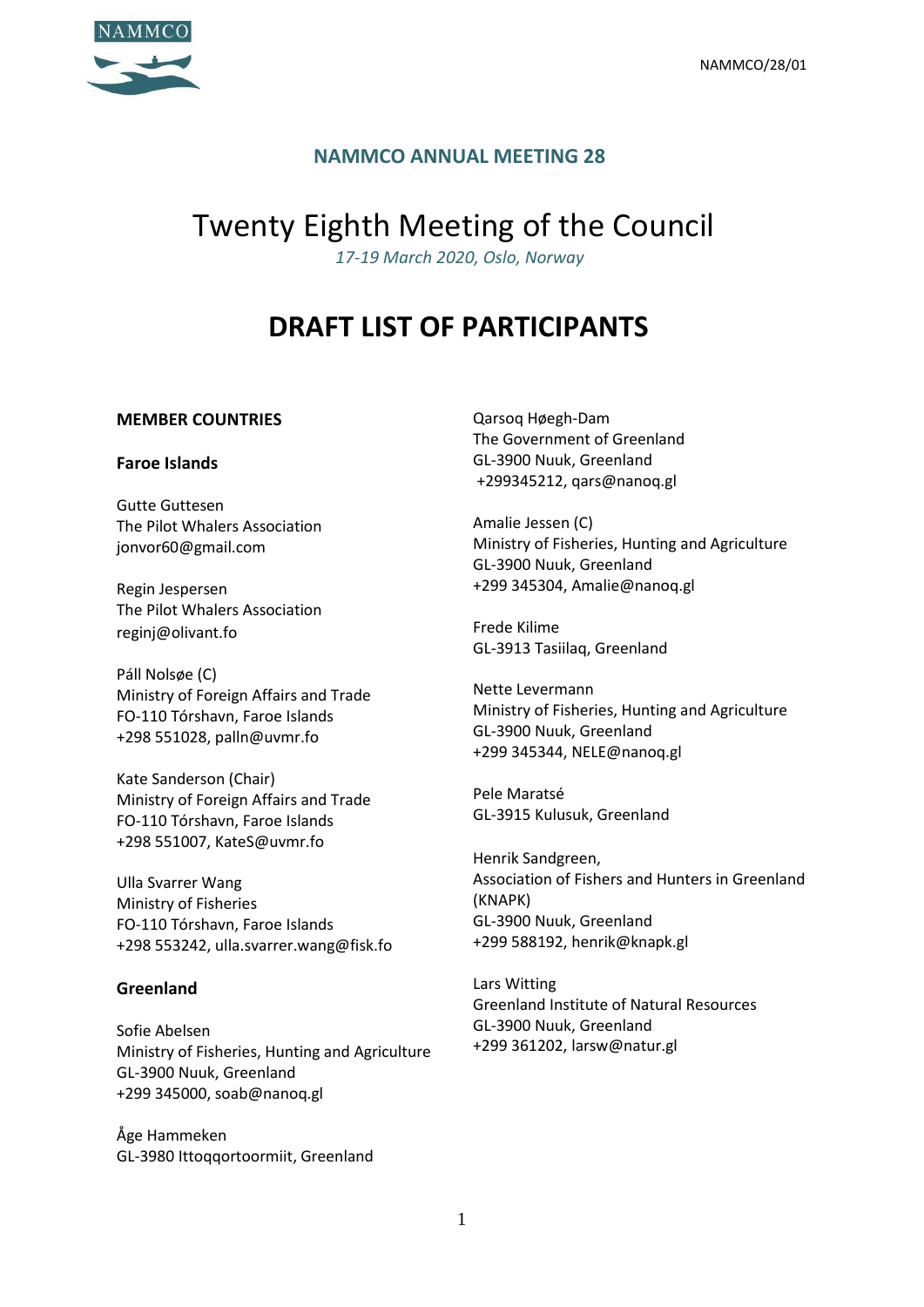#### **Iceland**

Ásta Einarsdóttir (C) Ministry of Industries and Innovation Department of Fisheries and Aquaculture IS-150 Reykjavik, Iceland +354 5459700, asta.einarsdottir@anr.is

Guðni Magnús Eiríksson Directorate of Fisheries IS-220 Hafnarfjordur, Iceland +354 5697900, [gudni@fiskistofa.is](mailto:gudni@fiskistofa.is)

Sandra Grandquist Icelandic Seal Center and Marine and Freshwater Research Institute IS-530 Hvammstangi, Iceland +354 8472188, [sandra.magdalena.granquist@hafogvatn.is](mailto:sandra.magdalena.granquist@hafogvatn.is)

Kristján Loftsson Hvalur H.F. IS-222 Hafnafjordur, Iceland +354 5550565, [kl@hvalur.is](mailto:kl@hvalur.is)

#### **Norway**

Alessandro Astroza Ministry of Trade, Industry and Fisheries NO-0032 Oslo, Norway +47 22246463, ata@nfd.dep.no

Arne Bjørge Institute of Marine Research University of Oslo NO-0316 Oslo, Norway +47 91314810, [arne.bjoerge@hi.no](mailto:arne.bjoerge@hi.no)

Guro Gjelsvik Directorate of Fisheries NO-5804 Bergen, Norway +47 90063839, [guro.gjelsvik@fiskeridir.no](mailto:guro.gjelsvik@fiskeridir.no)

Tore Haug Institute of Marine Research NO-9296 Tromsø, Norway +47 95284296, tore.haug@hi.no Sonja Elin Kleven Jakobsen Norwegian Fishermen Association NO-7010 Trondheim, Norway +47 73545850[, Sonja.jakobsen@fiskarlaget.no](mailto:Sonja.jakobsen@fiskarlaget.no)

Steinar Lindberg Ministry of Foreign Affairs, Norway Section for the High North, Polar Affairs and Resources NO-0032 Oslo, Norway +47 23951114, steinar.lindberg@mfa.no

Ole Mindor Myklebust The Norwegian Whaling Association NO-6488 Myklebost, Norway +47 91199589, ole@hvalprodukter.no

Kathrine A. Ryeng Institute of Marine Research NO-9294 Tromsø, Norway +47 91315292, [kathrine.ryeng@imr.no](mailto:kathrine.ryeng@imr.no)

Ole-David Stenseth (C) Ministry of Trade, Industry and Fisheries NO-0032 Oslo, Norway +47 92497825, [ods@nfd.dep.no](mailto:ods@nfd.dep.no)

Hild Ynnesdal Directorate of Fisheries NO-5804 Bergen, Norway +47 46804937, hild.ynnesdal@fiskeridir.no

#### **SCIENTIFIC COMMITTEE**

Bjarni Mikkelsen Faroe Marine Research Institute FO-100 Tórshavn, Faroe Islands +298 790576, [bjarnim@hav.fo](mailto:bjarnim@hav.fo)

Aqqalu Rosing-Asvid Greenland Institute of Natural Resources GL-3900 Nuuk, Greenland +299 361200, [aqro@natur.gl](mailto:aqro@natur.gl)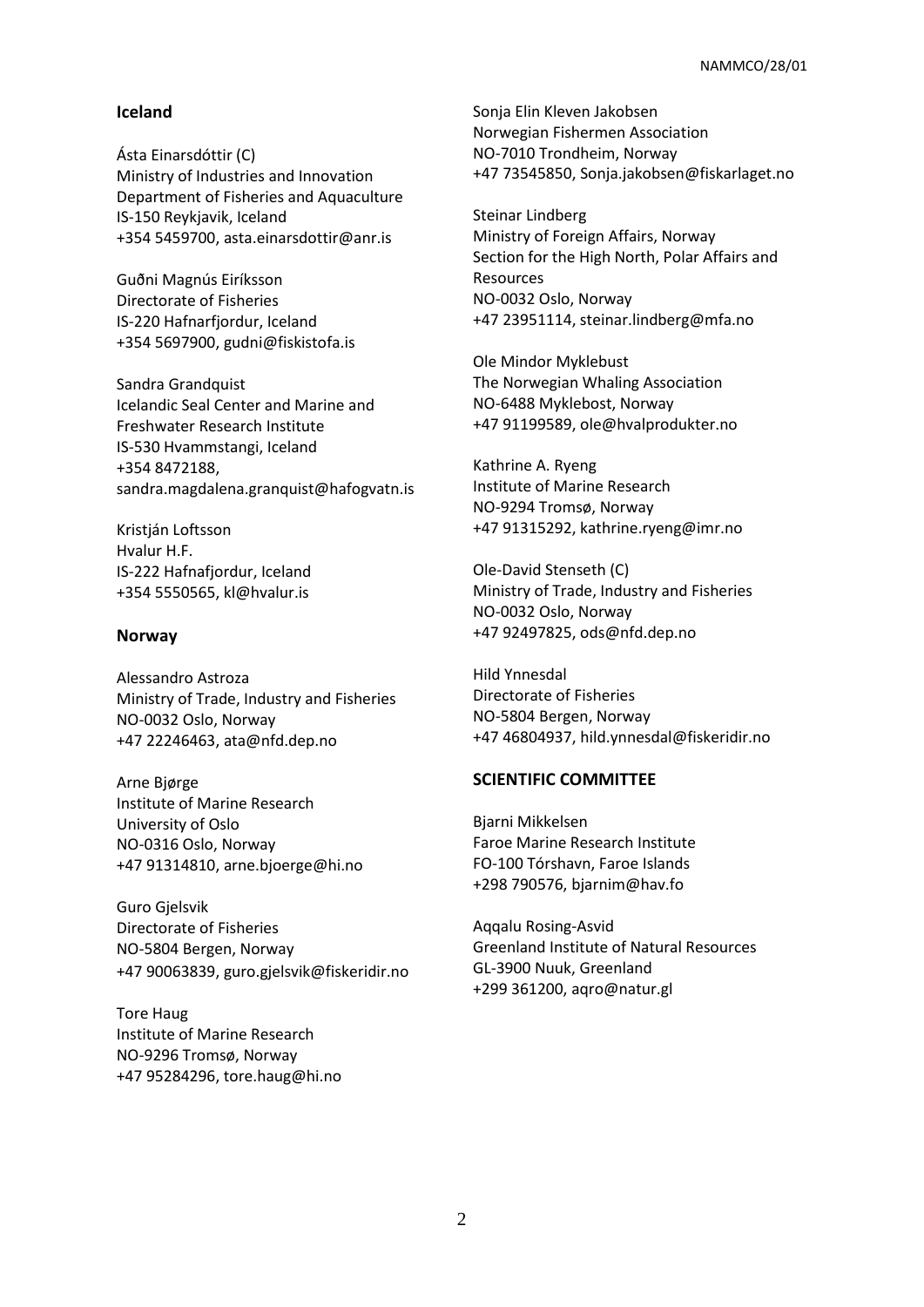#### **OBSERVER GOVERNMENTS**

#### **Canada**

Amber Lindstedt International Fisheries Management Fisheries and Oceans Canada CA-K1A 0E6 Ottawa, ON, Canada +1 6132983420, Amber.Lindstedt@dfo-mpo.gc.ca

## **Denmark**

Anne Birgitte Hansen Ministry of Foreign Affairs Department for the Arctic and North America (ANA) DK-1448 Copenhagen K, Denmark +45 33920760, anbiha@um.dk

#### **Japan**

Mr. Hiroshi Kubo Ministry of Justice International Judicial Proceedings Support Office, Litigation Bureau, JP-Chiyoda-ku, Tokyo 100-8977 Japan +8 1335803202, h-kubo8hr@moj.go.jp

Mr. Hideki Moronuki Fisheries Agency of Japan International Affairs Division, JP-Chiyoda-ku, Tokyo 100-8907, Japan +8 1335022443, hideki\_moronuki600@maff.go.jp

Ms. Yoshie Nakatani Ministry of Foreign Affairs Fishery Division, Economic Affairs Bureau JP-Chiyoda-ku, Tokyo 100-8907, Japan +8 1355018466, y.nakatani@mofa.go.jp

Mr. Shinichi Suzuki Fisheries Agency of Japan International Affairs Division JP-Chiyoda-ku, Tokyo 100-8907, Japan shinichi\_suzuki930@maff.go.jp

## **USA**

Tom Gleason National Oceanic and Atmospheric Administration (NOAA) +1 3016281610, tom.gleason@noaa.gov

Elizabeth Phelps U.S. Department of State. PhelpsE@state.gov

Ryan J. Wulff National Oceanic and Atmospheric Administration (NOAA) U.S. Department of Commerce Sustainable Fisheries Division Fisheries West Coast Region +1 9169303733, ryan.wulff@noaa.gov

#### **INTERGOVERNMENTAL ORGANISATIONS**

Agreement on the Conservation of Small Cetaceans of the Baltic, North East Atlantic, Irish and North Seas (ASCOBANS) UNEP/ASCOBANS Secretariat, Platz der Vereinten Nationen 1, DE-53113 Bonn, Germany +49 2288152418, [jenny.renell@un.org](mailto:jenny.renell@un.org) Observer: Jenny Renell

International Whaling Commission (IWC) The Red House UK-CB4 4NP Cambridge, UK +44 1223233971, sarah.smith@iwc.int Observer: Sarah Smith

Northwest Atlantic Fisheries Organisation (NAFO) CA-B2Y 3Y9 Dartmouth, Nova Scotia, Canada +1 9024685590, info@nafo.int Observer: Norway

North-East Atlantic Fisheries Commission (NEAFC) UK-W1T 3DY London, UK +44 2076310016, [info@neafc.org](mailto:info@neafc.org) Observer: Norway